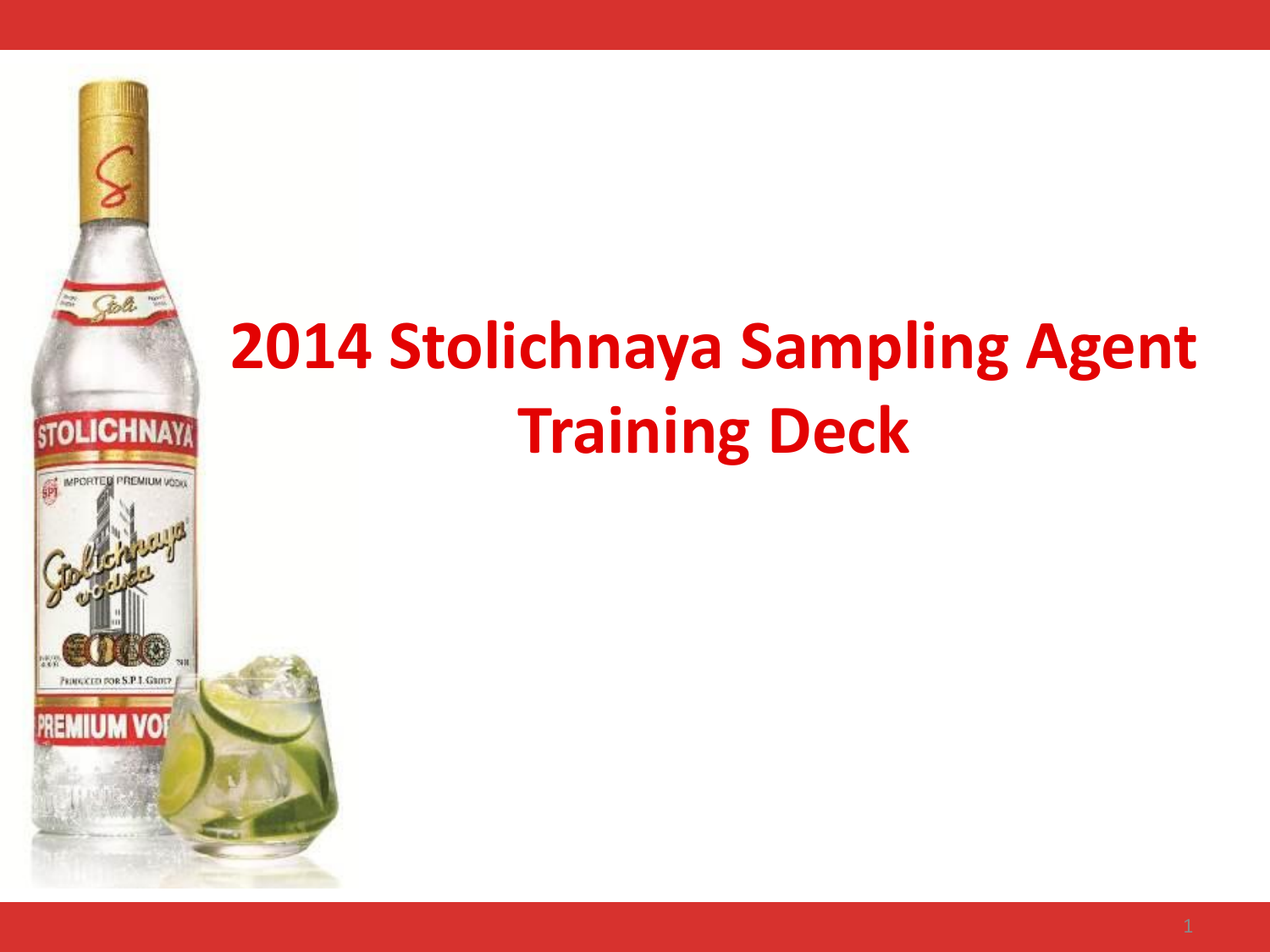## 5 Key Selling Points



- 80+ years of legacy
- Setting the quality standards
- A tale of two countries:
	- **Russian recipe and Russian spirit**
	- Historic Latvijas Balzams, the production facility in Riga, Latvia
- Stoli controls the entire production process from grain to bottle
- Pioneering, Original brand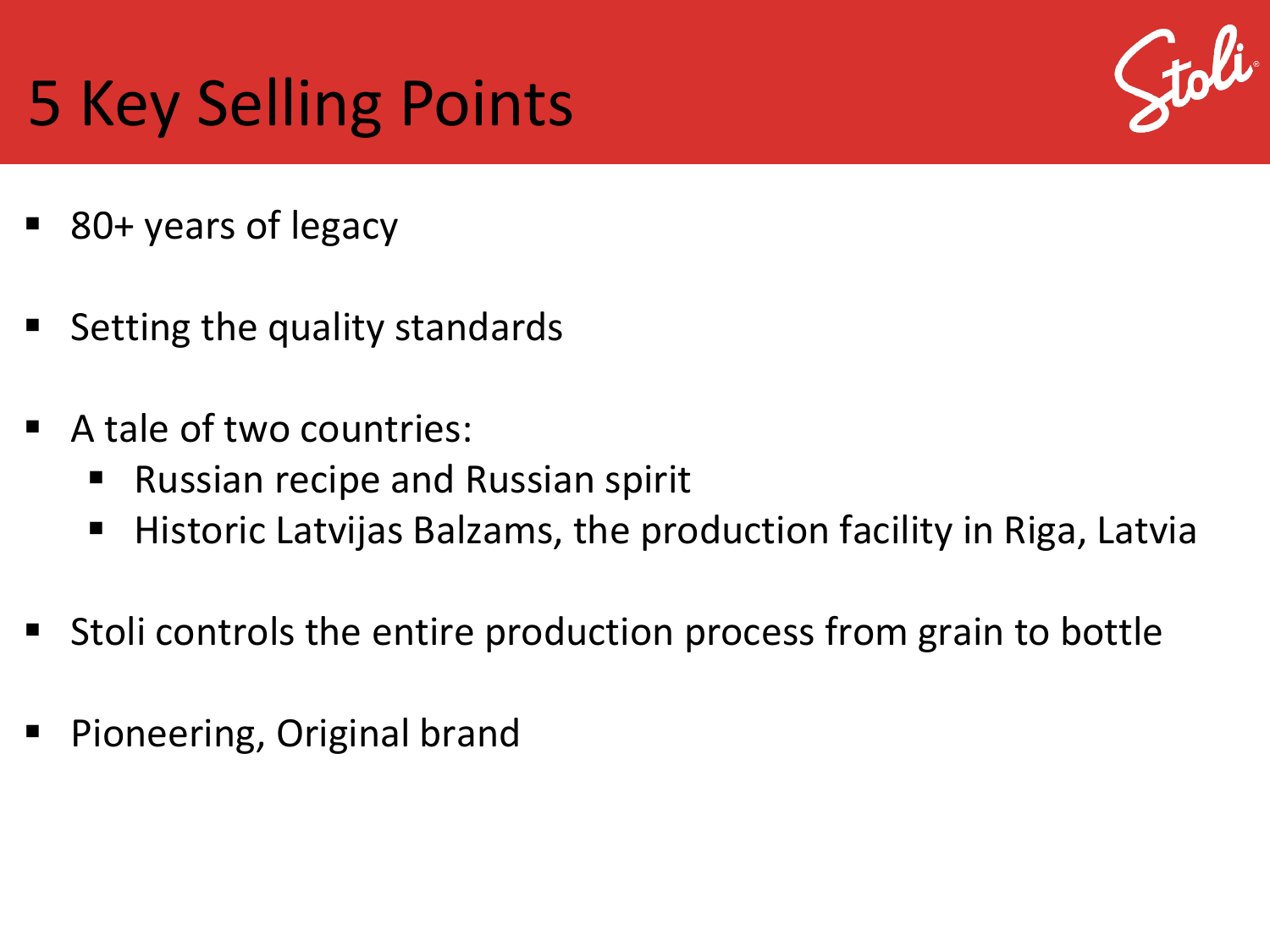### 80+ Years of Legacy



- **Stoli has no birth date, but it is more than 80 years old**
- In 1925, vodka was produced in the capital of Russia and supplied to the Kremlin. In Russian, vodka produced in the capital literally meant "Vodka Stolichnaya"
- Since 1948, or for more than 65 years, the historic distillery and bottling facility in Riga, Latvia has been consistently bottling and producing Stoli
- First production years for other vodkas:
	- Grey Goose- 1997
	- Belvedere-1996
	- $\blacksquare$  Ketel One-1989
	- Absolut-1979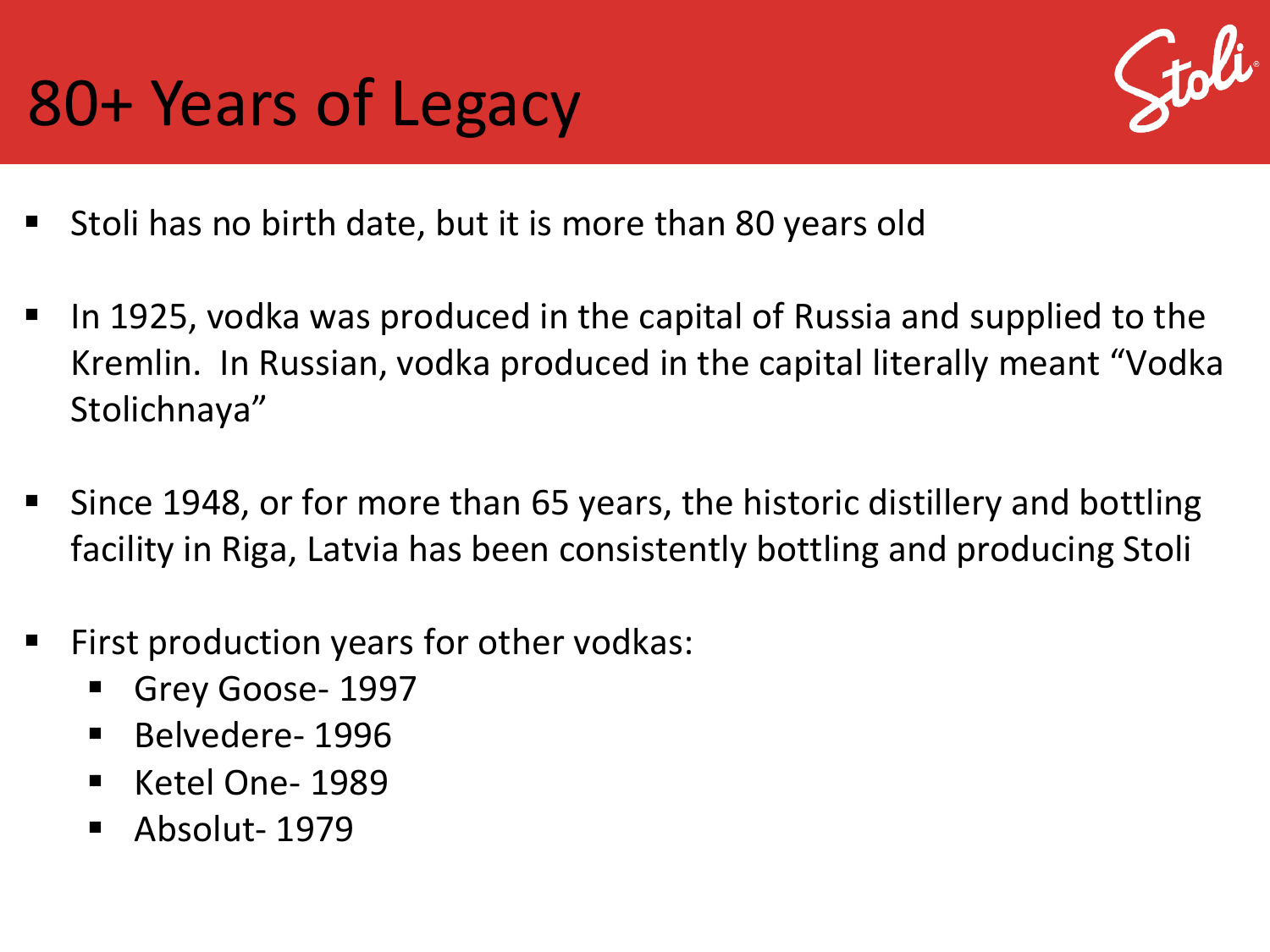### Setting the Quality Standards



- Stoli Created the benchmark of the "Alpha Spirit", or more commonly known as a cut of distillate that is superior to other cuts
	- This is the highest quality raw alcohol set forth by Russian State **Standards**
- **Stolichnaya Cristall launched in 1989, was the first super premium vodka** to the US market
- Elit by Stolichnaya was launched in 2003, creating and defining the ultra luxury vodka category
- Stoli is recognized around the world to be the benchmark for flavor development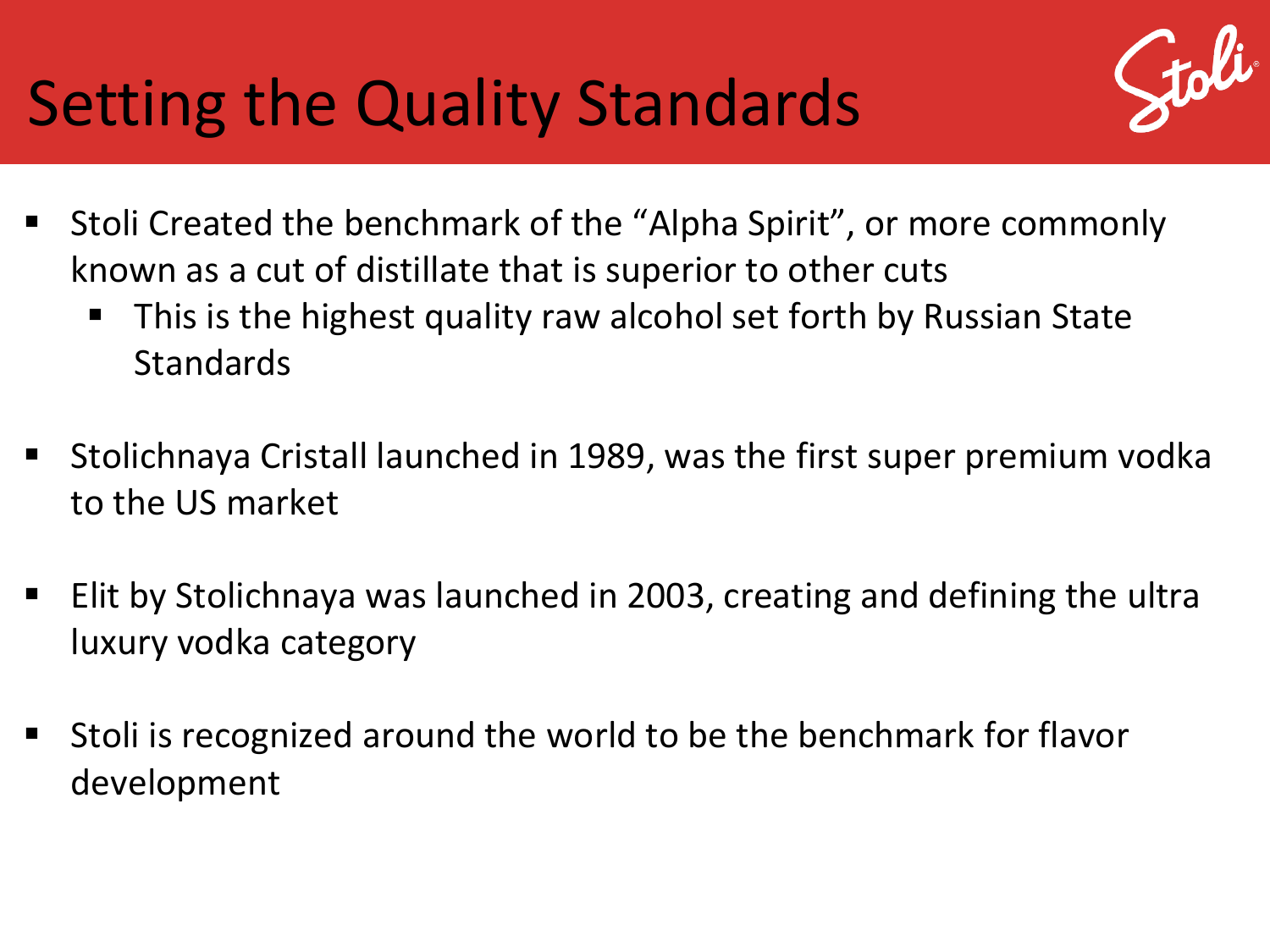#### Setting the Quality Standards





#### **FLAVOUR BENCHMARK**

# Focus on these 4 CORE FLAVORS:

- Razberi
- **Blueberi**
- Ohranj
- Vanil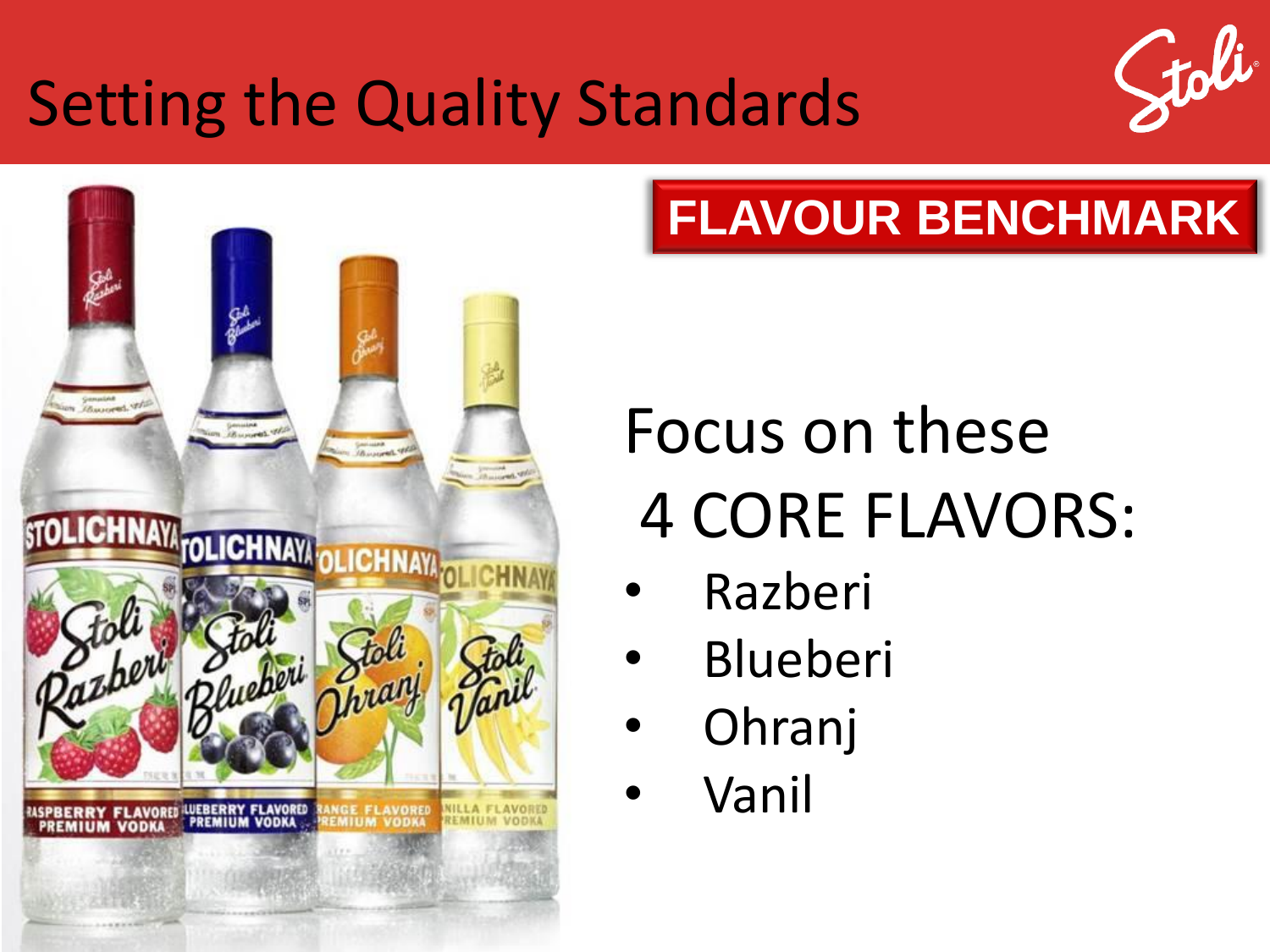## A Tale of Two Countries



- In 2010, Russian law was changed and it was made illegal to export bulk vodka.
- Stoli's alpha quality spirit is produced from grain grown in Russia's Tambov region, as it has been for decades, by SPI owned farms
- Stoli's bottling facilities have long been in Riga, Latvia
- Since 2010, bulk raw alcohol has been exported to Latvia, where all the blending, distilling (through Russian Birchwood charcoal) and bottling takes place
- The distilling process did not change, only where it is distilled changed
- Stoli is considered both a Russian Vodka and a Latvian Vodka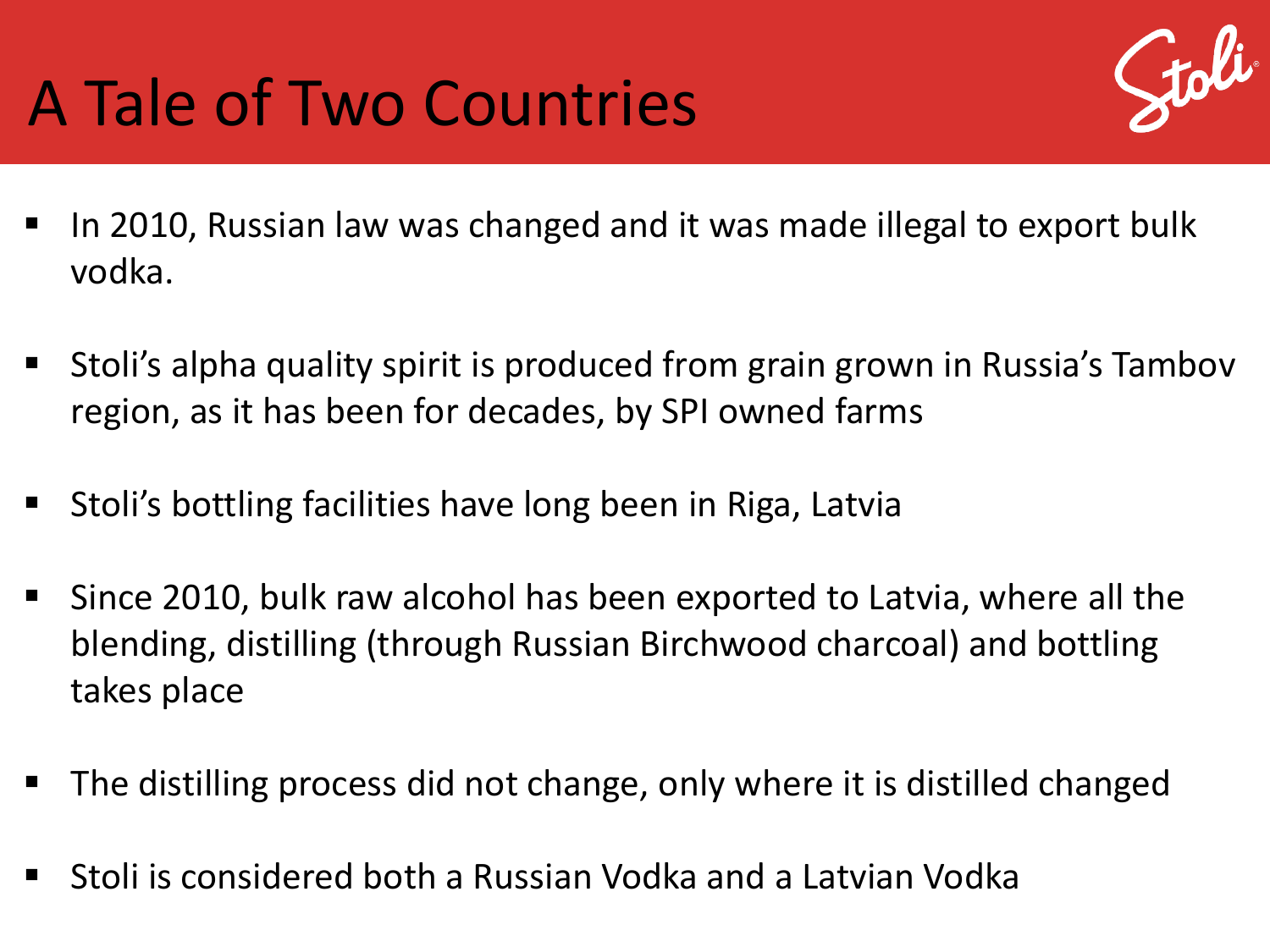# Controlling the Process from Grain to Bottle



- SPI owns land and cultivates the highest quality grain near Tambov Russia
- These harvests are then delivered to the state of the art distillery Talvis, in Tambov
- Talvis is one of the largest alcohol product facilities in Russia
- Talvis produces vast quantities of alcohol by marrying traditional vodka concepts and techniques with cutting edge technology
- The alcohol is then transported to Latvijas Balzams, where vodka production, distillation and bottling takes place
- Today, Latvijas Balzams produces more than 35 million bottles of Stolichnaya each year (a little over one per second)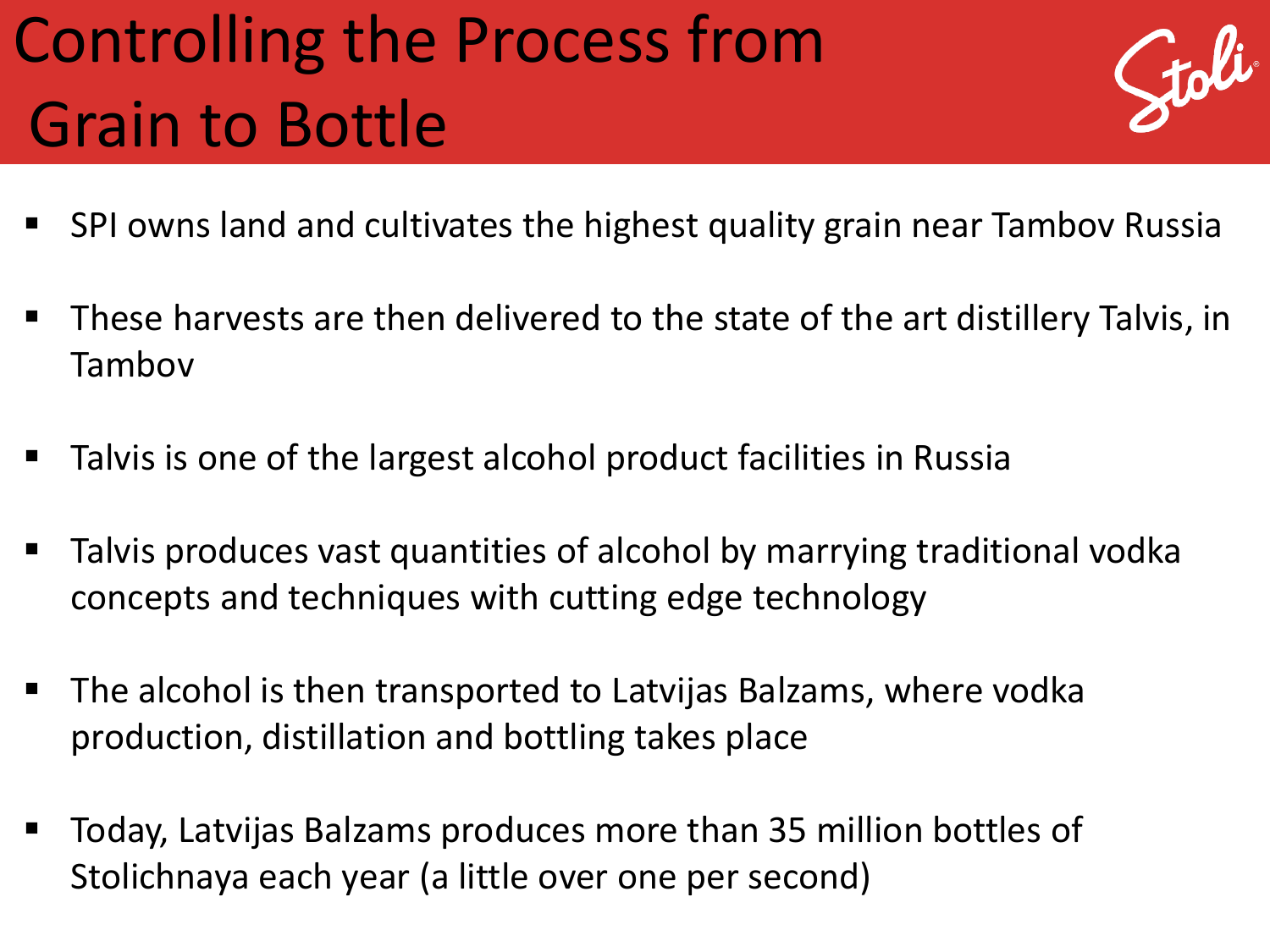## Pioneering, Original Brand



- Stolichnaya is considered the benchmark for flavoured vodkas today:
	- Pioneered the flavoured vodka category with launches of Pepper and Hunter's Vodka (honey and grass flavoured) in 1962
	- Limonaya was introduced in 1986, which is the foundation for any good cosmopolitan, and this kicked off the flavour revolution
- In the 1970's, Stolichnaya helped open up communication and trade between the East and the West (post-cold war)
- In 1989, Stolichnaya Cristall launched, trailblazing the super premium vodka category
- In 2003, Elit by Stolichnaya was launched, creating and defining the ultra luxury vodka category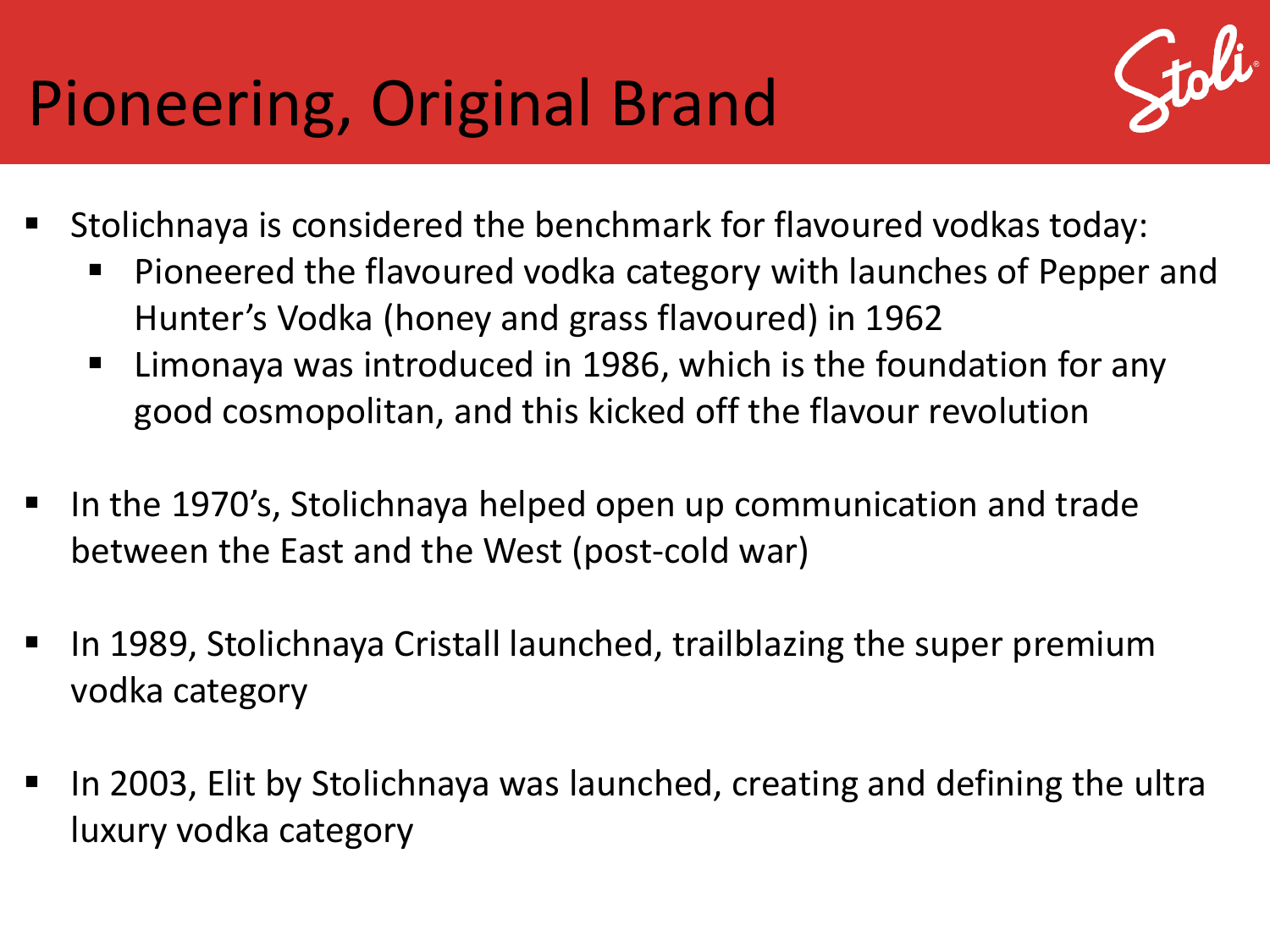

#### Event Execution Guidelines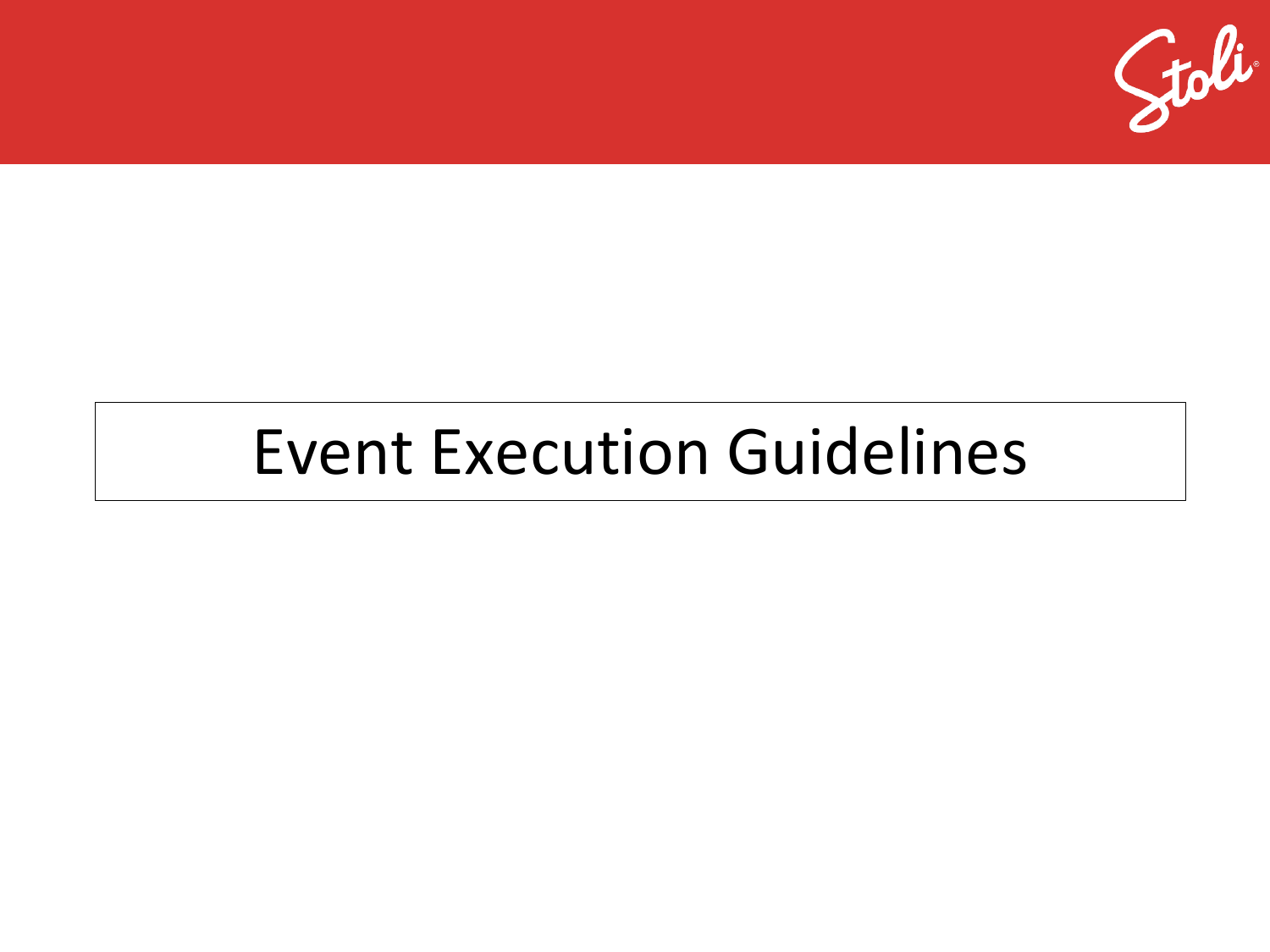#### Off Premise Event Set Up



- Your manager will supply you with all event information, including venue name, address, event time and venue contact
- Sampling agent will arrive to account 10 minutes before scheduled start time and introduce themselves to the onsite contact
- Sampling agent will choose a high traffic/high visibility location to set up their sampling station
- Sampling agent will find out where Stoli is located within the account, what the regular and featured (if applicable) pricing is, and count how many bottles are on the shelf to start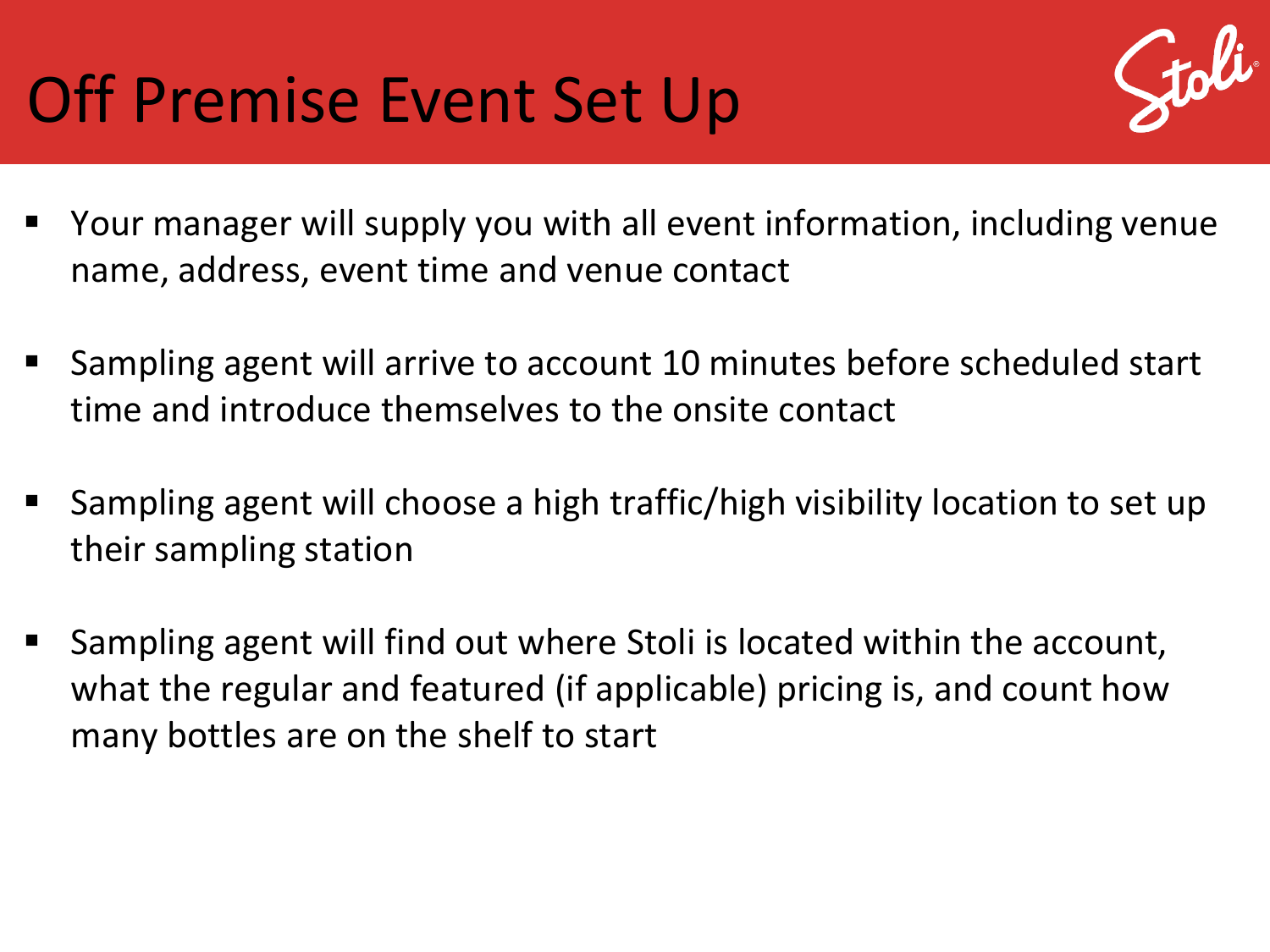

- At event start time, sampling agent will proactively engage consumers as they enter the account by engaging them with a hook, or an opening line to catch their attention:
	- "Are you a vodka drinker?"
- Sampling agent will communicate the 5 key brand messages to consumers, while offering them a sample cocktail (where legal)
- Sampling agent will interact with consumer and ask them questions to understand their typical drinking habits and preferred vodka
- Sampling agent will deliver key facts about Stoli to convert consumers to purchase a bottle onsite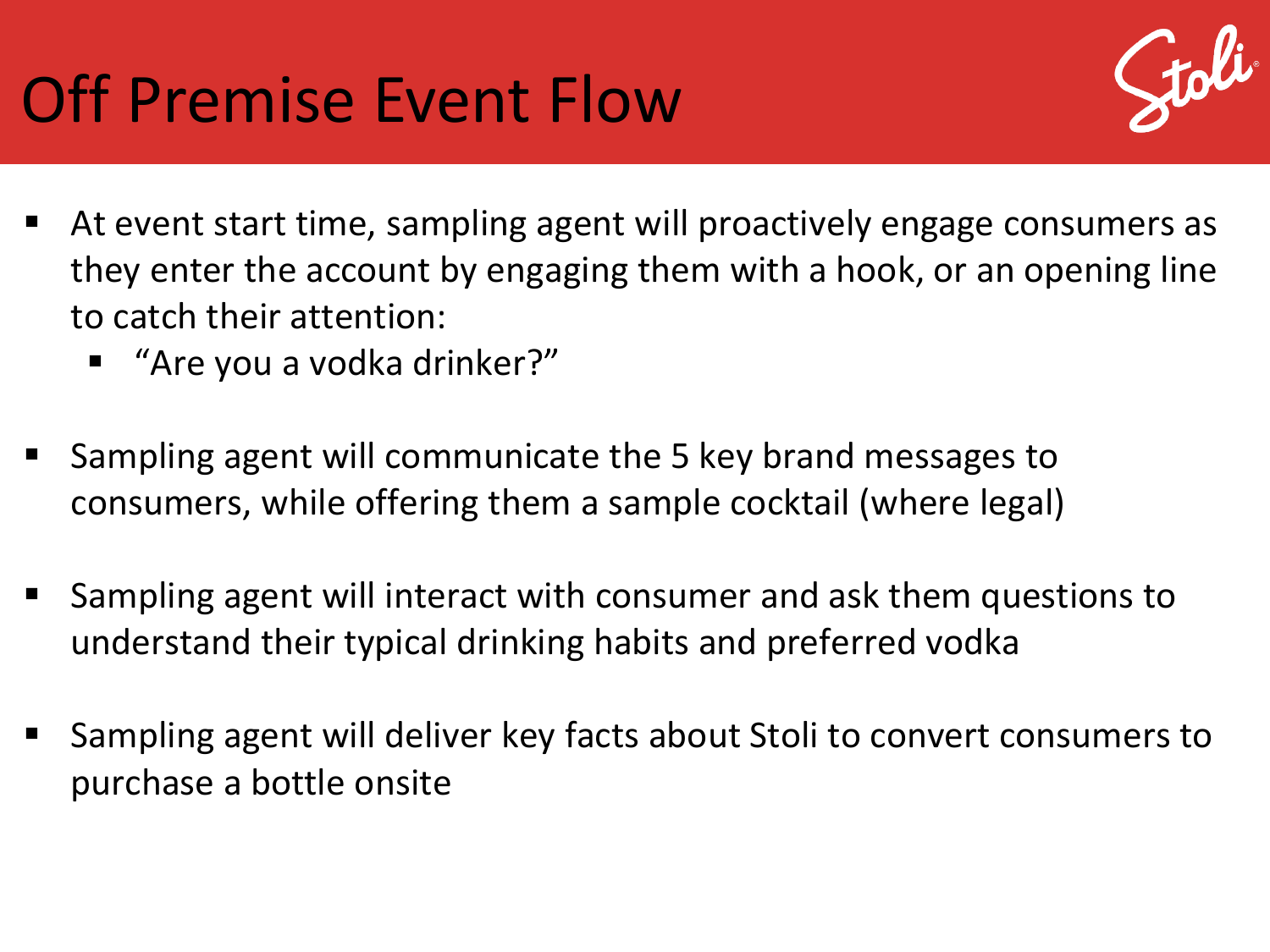#### Off-Premise Event Flow



- Sampler model will communicate the featured price that is available and MUST ASK FOR THE SALE (goal is to sell 10 bottles (750ml size) per event
- Sampler must always focus on the highest level of customer service, and take the time to deliver a personalized experience for each consumer
- We understand that there may be a line/multiple consumers at your sampling station, but stay focused on the consumer you are directly communicating with. One consumer properly engaged is better than 5 done poorly
- Engage in personal conversation, as the longer you keep someone there, the higher chance you have of closing the sale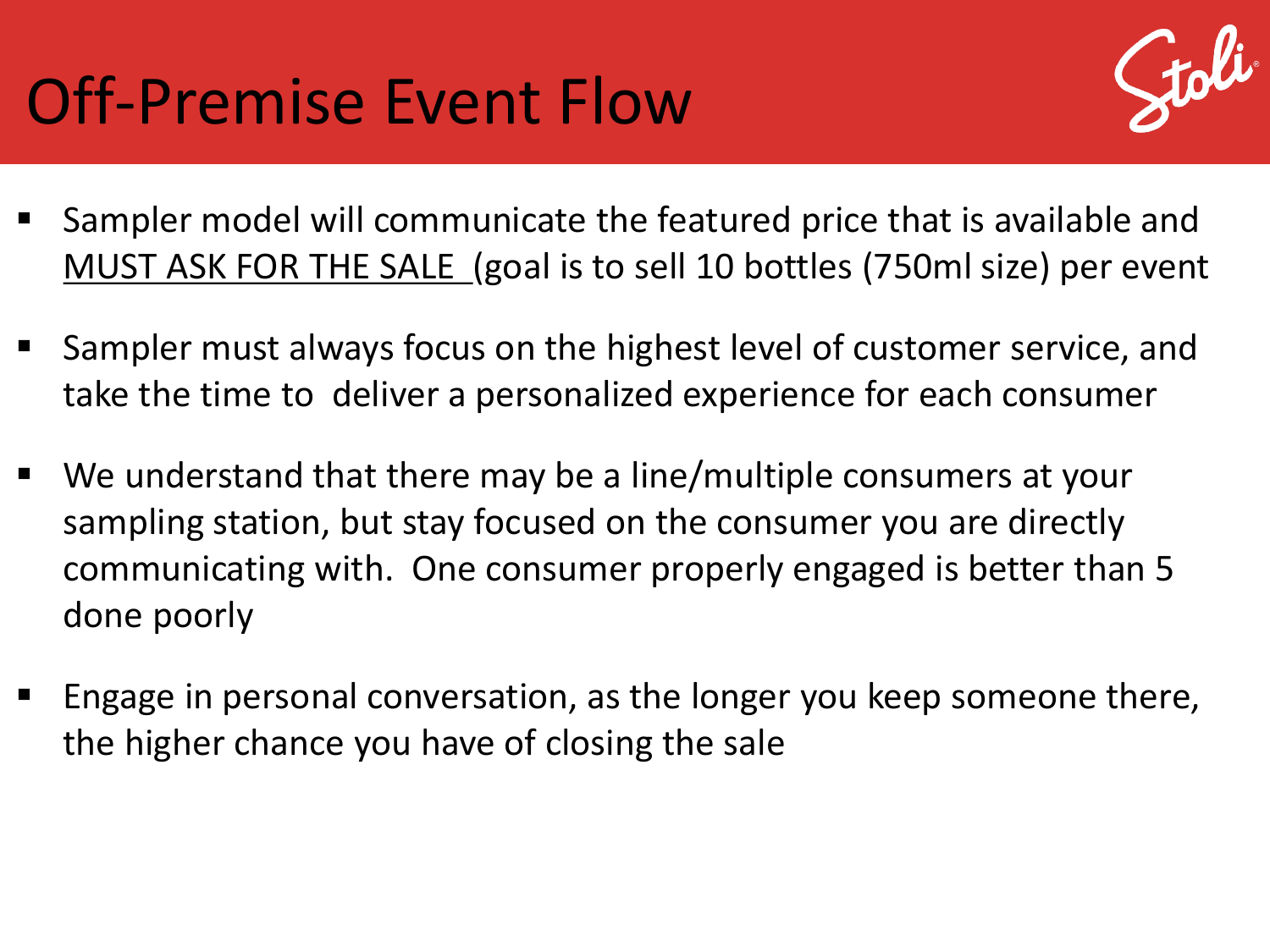#### Overcoming Objections



- **It's more than I wanted to spend today**
	- "Stoli is THE original in the vodka category, with over 80 years of legacy. It is a staple for your at home bar"
	- Focus on featured price (if applicable)

#### **I will buy a bottle next time**

- **There is no time like the present to buy"**
- Ask what their plans are for the weekend and suggest buying now will save them time and go be a great fit for their plans/and for friends to enjoy

#### **I don't like Vodka**

- Makes a great gift for vodka drinkers
- Stoli is easily mixable for many cocktails, and offers many authentic flavors